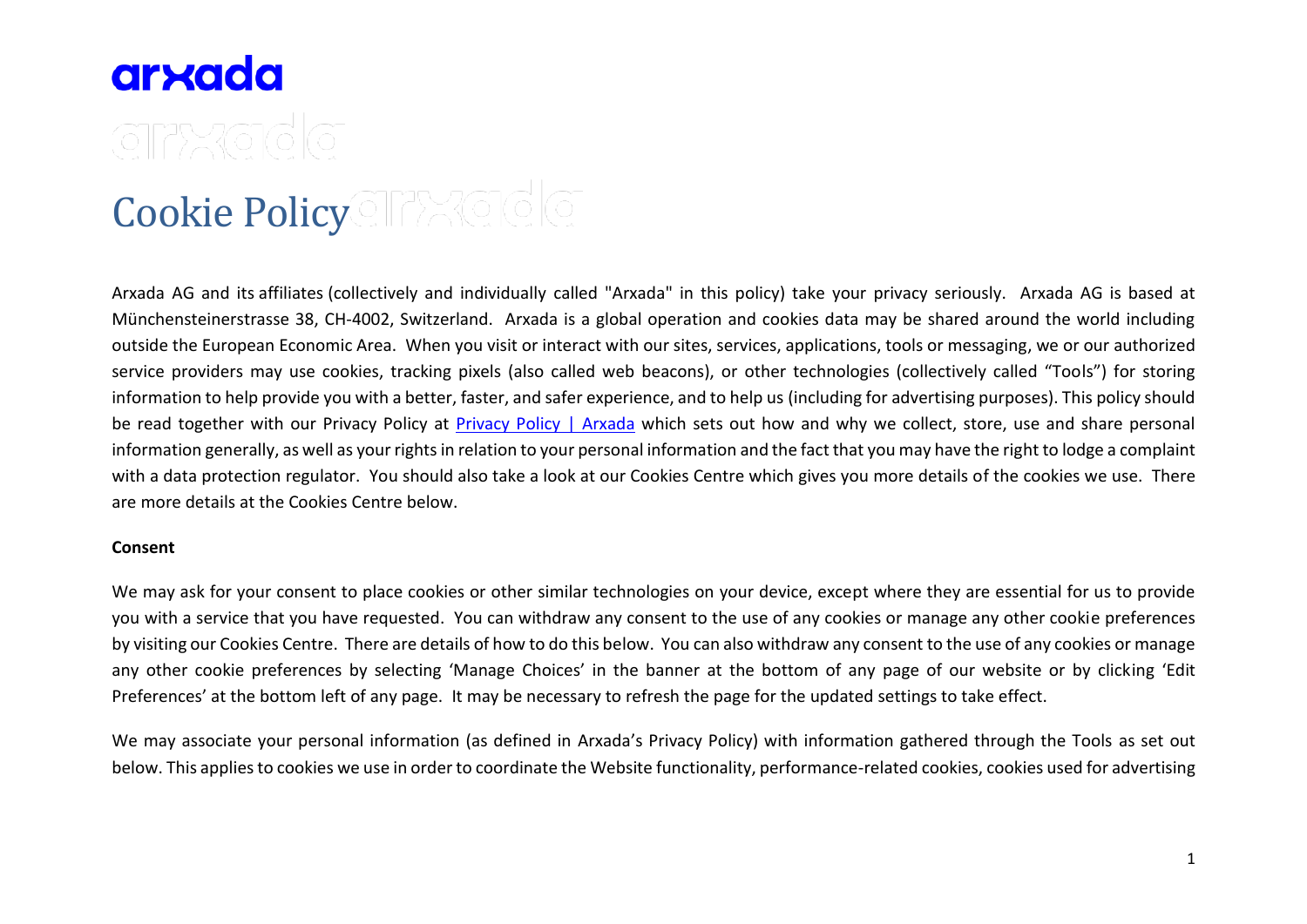purposes and our lead generation process. If you do not wish us to use your Personal Information in this way, you may withdraw consent at any time by following the instructions in the section Disabling Cookies below.

# **Cookies Centre**

We use a Cookies Centre on Arxada websites to enable you to find out more about the cookies we use. For most cookies you'll find the name of the cookie, a description of what it does and a link to the cookie provider's privacy policy. Our Cookies Centre is built on the One Trust platform. You can find out more information about One Trust at https://www.onetrust.com/company/about-us/. You can see One Trust's privacy policy at https://www.onetrust.com/privacy/ and<https://www.onetrust.com/trust/> to find out more about the cookie platform we use here https://www.onetrust.com/solutions/consent-and-preference-management/ We rely on One Trust for some of the information about cookies on the Arxada website and setting your preferences in our Cookies Centre may involve the transfer of your personal data to One Trust.

### **How can I access the Cookies Centre?**

If you visit any Arxada website the Cookies Centre banner should appear towards the bottom of the page. At the Cookies Centre you'll be given the option of agreeing to all cookies, rejecting all cookies (except for essential cookies – we'll talk more about this below) or tailoring your cookie experience to suit your own browsing by clicking 'Manage Choices'. If you click 'Manage Choices', you'll see all of our cookies listed under the following headings:

- 1. Functional Cookies
- 2. Advertising Cookies
- 3. Performance Cookies
- 4. Required Cookies

You can click on either Functional Cookies or Advertising Cookies to get more detail on each of the cookies we use.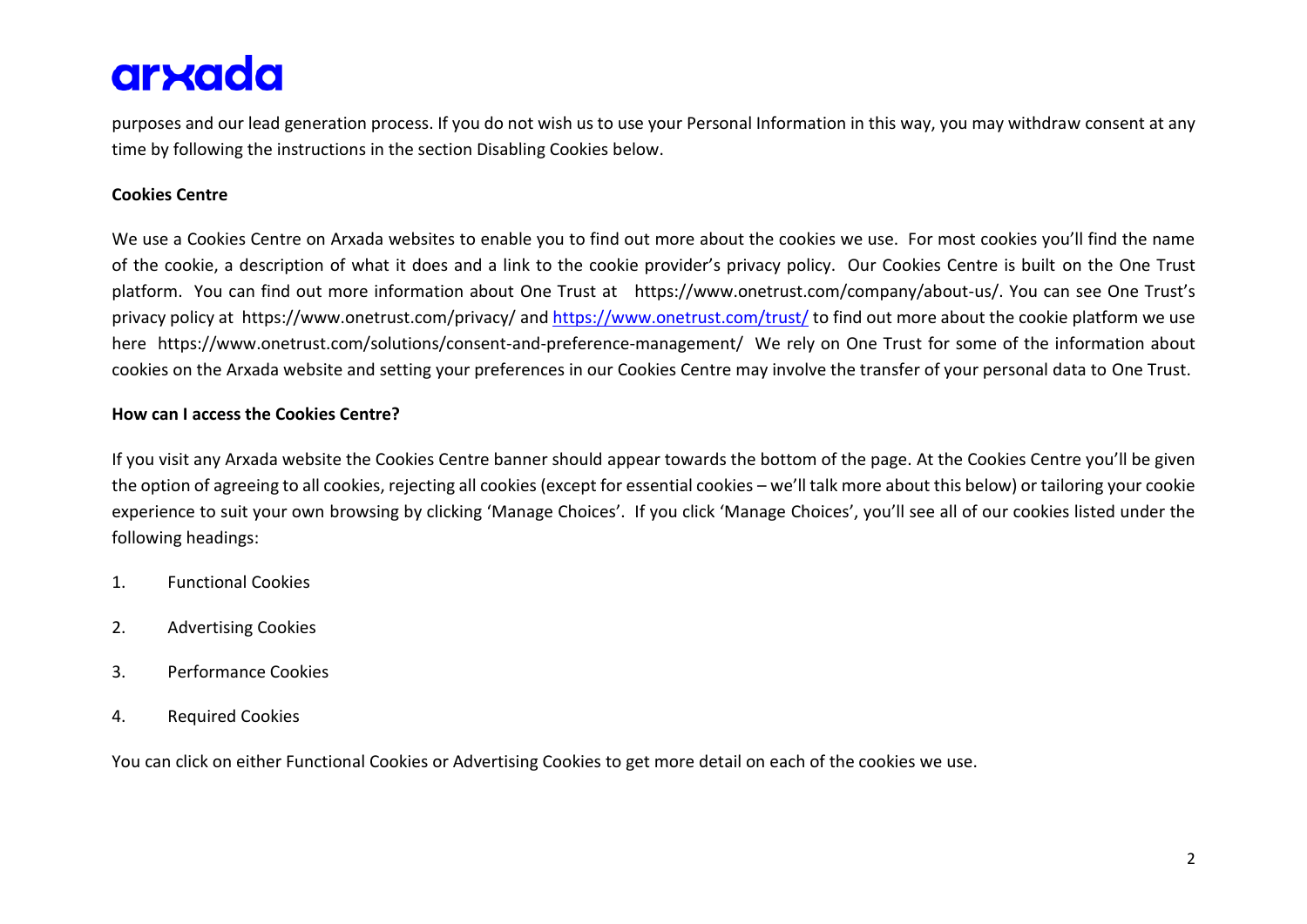

### **What Are Cookies?**

We use cookies on our website. The specific names and types of the cookies, web beacons, and other similar technologies we use may change from time to time. In order to help you better understand this Policy and our use of those technologies we have provided the following limited terminology and definitions:

- Cookies Small text files (typically made up of letters and numbers) placed in the memory of your browser or device when you visit a website or view a message. Cookies are then sent back to the originating web domain on your subsequent visits to that domain and allow the website to recognize your particular device or browser. Most web pages contain elements from multiple web domains so that when you visit the website, your browser may receive cookies from several sources. Cookies allow you to navigate between pages efficiently, remember preferences and generally improve the user experience. They can also be used to tailor advertising to your interests through tracking your browsing across websites. There are several types of cookies:
	- o Session cookies expire at the end of your browser session and allow us to link your actions during that particular browser session.
	- $\circ$  Persistent cookies are stored on your device in between browser sessions, allowing us to remember your preferences or actions across multiple sites.
	- o First-party cookies are set by the site you are visiting.
	- o Third-party cookies are set by a third-party site separate from the site you are visiting. We try to provide more information about each third-party cookie in our Cookies Centre.

We may use the terms "cookies" or "similar technologies" interchangeably in our policies to refer to all technologies that we may use to store data in your browser or device or that collect information or help us identify you.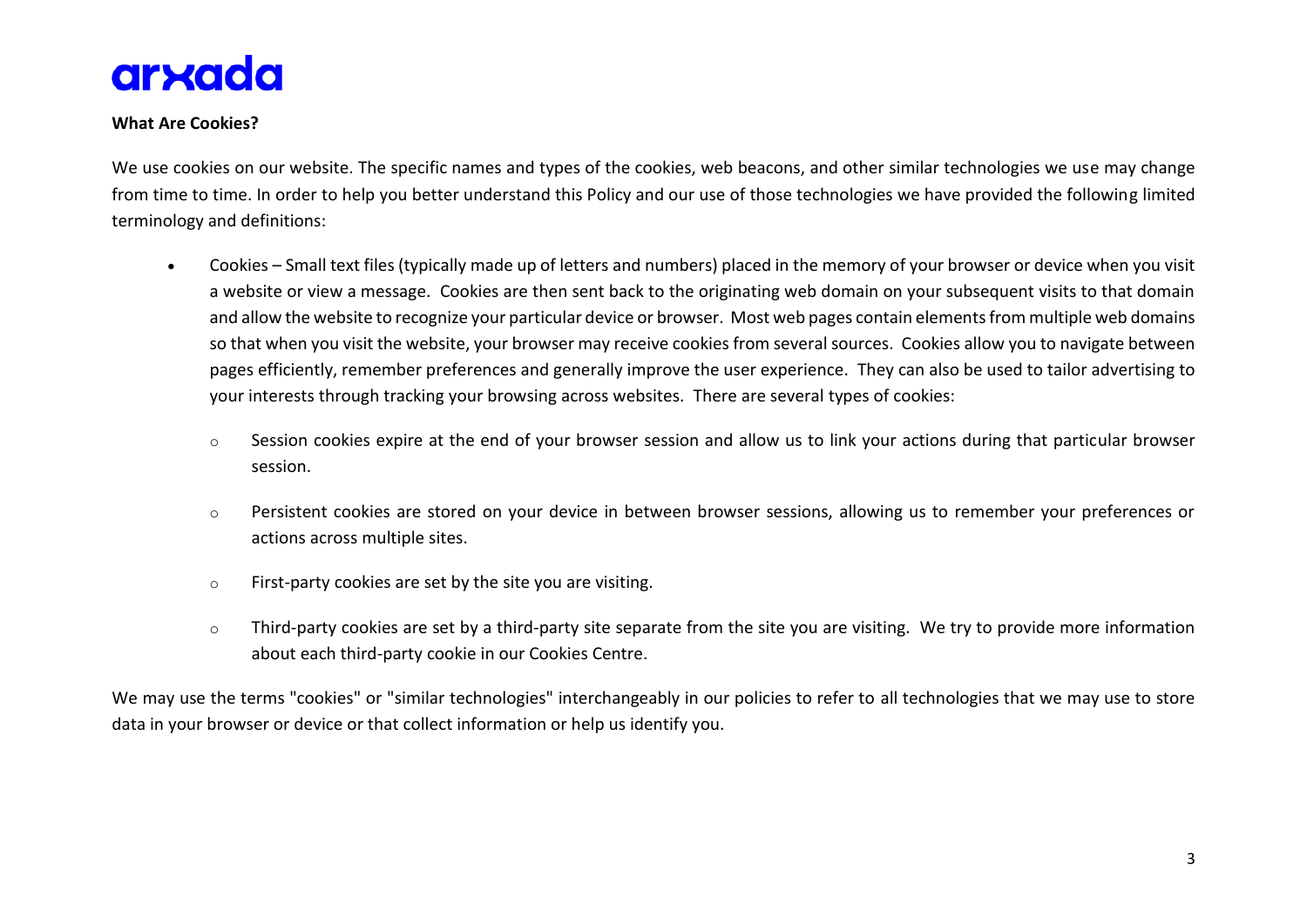## **What Types of Cookies Do We Use?**

We describe the categories of cookies which may be used by or on behalf of Arxada on its websites. Please note, that not all of the listed cookies are used on all of Arxada's websites.

#### *Functional Cookies*

Some of these cookies are used to assess the performance of our websites, applications, services, and tools, including as part of our analytic practices to help us understand how our visitors use our websites, determine if you have interacted with our messaging, determine whether you have viewed an item or link, or to improve our website content, applications, services, or tools. For example, we might use functional cookies to keep track of which pages are most popular, which method of linking between pages is most effective, and to determine why some pages are receiving error messages. We may also use cookies that allow us to offer you enhanced functionality when accessing or using our sites, services, applications, or tools. This may include identifying you when you sign into our sites or keeping track of your specified preferences, interests, or past items viewed so that we may enhance the presentation of content on our sites. This enables us, for example, to remember choices you make, or to recognize the platform from which you access the site, and to provide enhanced and more personal features. It also helps us to improve the quality, usability, appearance and functionalities of our websites.

Arxada uses Functional Cookies which are identified in the Functional Cookies section of our Cookies Centre. To access that click on Manage Choices, then Functional Cookies. That will then give you a list of the Functional Cookies that we use.

You will see from our Cookies Centre that our site uses a number of cookies from Google and its associated companies including DoubleClick. We also use various Google services including Google Maps and YouTube. Google's privacy policy is here – [http://www.google.com/policies/privacy/.](http://www.google.com/policies/privacy/) We also use analytics tools from Google to collect internet log information and details of visitor behaviour patterns. We do this to find out things such as the number of visitors to the various parts of the site. Note that Google may aggregate data from various sources including from these tools.

You will also see that we use various Amazon services and that Arxada also uses Amazon Web Services (AWS). Again, Amazon may consolidate the data it holds across its various platforms including AWS. You can view the AWS privacy policy here [https://aws.amazon.com/privacy/.](https://aws.amazon.com/privacy/)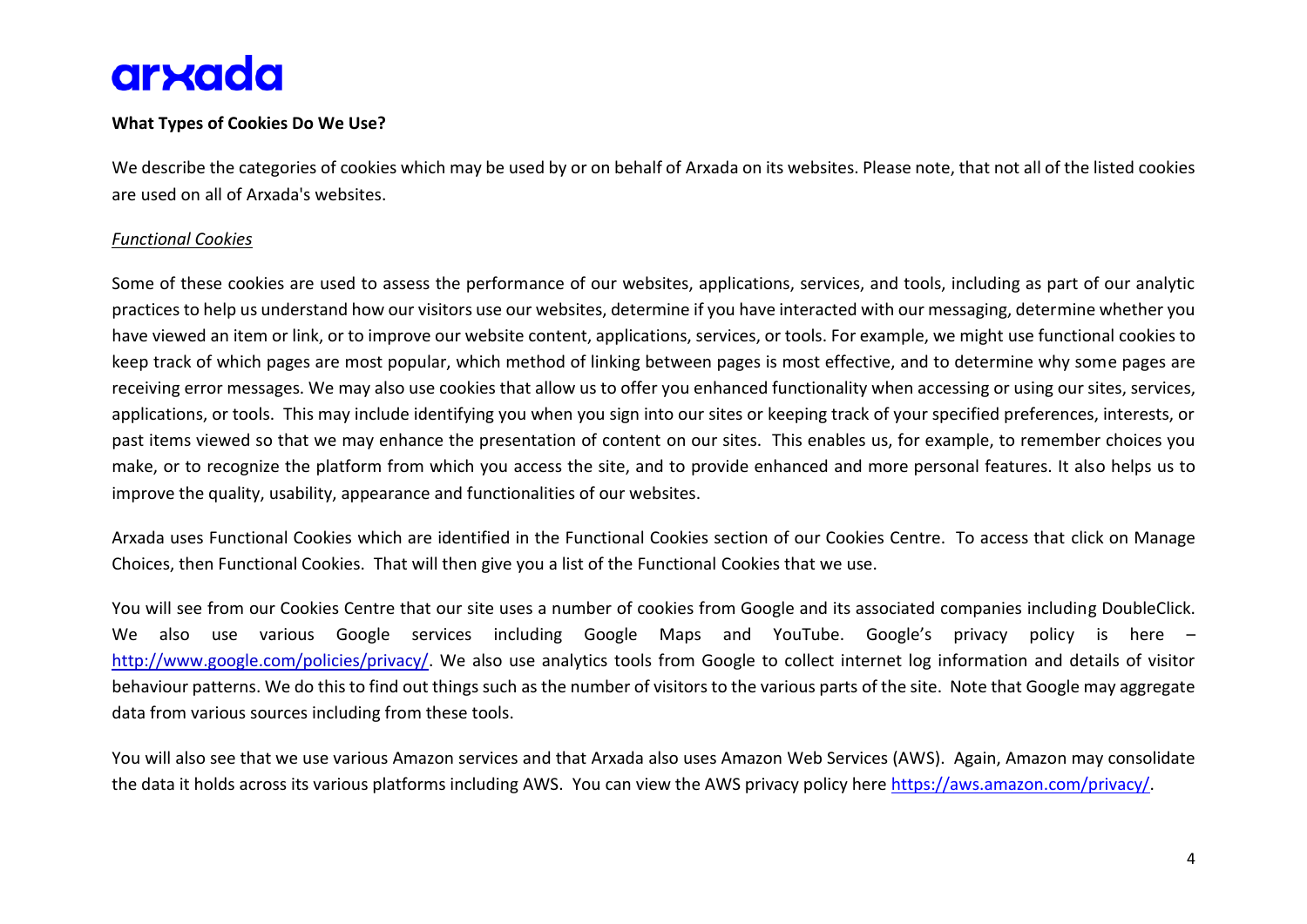The Functional Cookies we use include cookies from Cloudflare, Inc. The Data Protection Authority in Portugal has expressed concerns about Cloudflare cookies. You can read more about those concerns here [https://bit.ly/schremsport.](https://bit.ly/schremsport) You can read Cloudflare's privacy policy here [https://www.cloudflare.com/privacypolicy/.](https://www.cloudflare.com/privacypolicy/)

### *Advertising Cookies*

Advertising Cookies are used by advertising companies to serve personalised ads more relevant to your interests. The companies behind them may also share information with other people including social networks and they may record your interactions with some of the ads - for example, because that might be part of their agreement with the advertiser or because they are paid in relation to the number of people who click on or see the ads.

Again, the advertising cookies on Arxada websites include cookies from Google – please see our comments about Google above. There are also Facebook cookies and cookies from LinkedIn who again may aggregate the data that they obtain from these cookies with other data they hold on you.

## *Performance Cookies*

These cookies allow us to count visits and traffic sources so we can measure and improve the performance of our site. They help us to know which pages are the most and least popular and see how visitors move around the site. All information these cookies collect is aggregated and therefore anonymous. If you do not allow these cookies we will not know when you have visited our site and will not be able to monitor its performance.

#### *Required Cookies*

These cookies are necessary to the operation of our sites, services, applications, and tools. They are sometimes called 'Essential Cookies'. This includes technologies that allow you access to our sites, services, applications, and tools, which are required to identify irregular site behaviour, prevent fraudulent activity and improve security, or that allow you to make use of our functions, saved search, or similar functions.

You can see the required cookies that Arxada uses by visiting our Cookies Centre and clicking on Required Cookies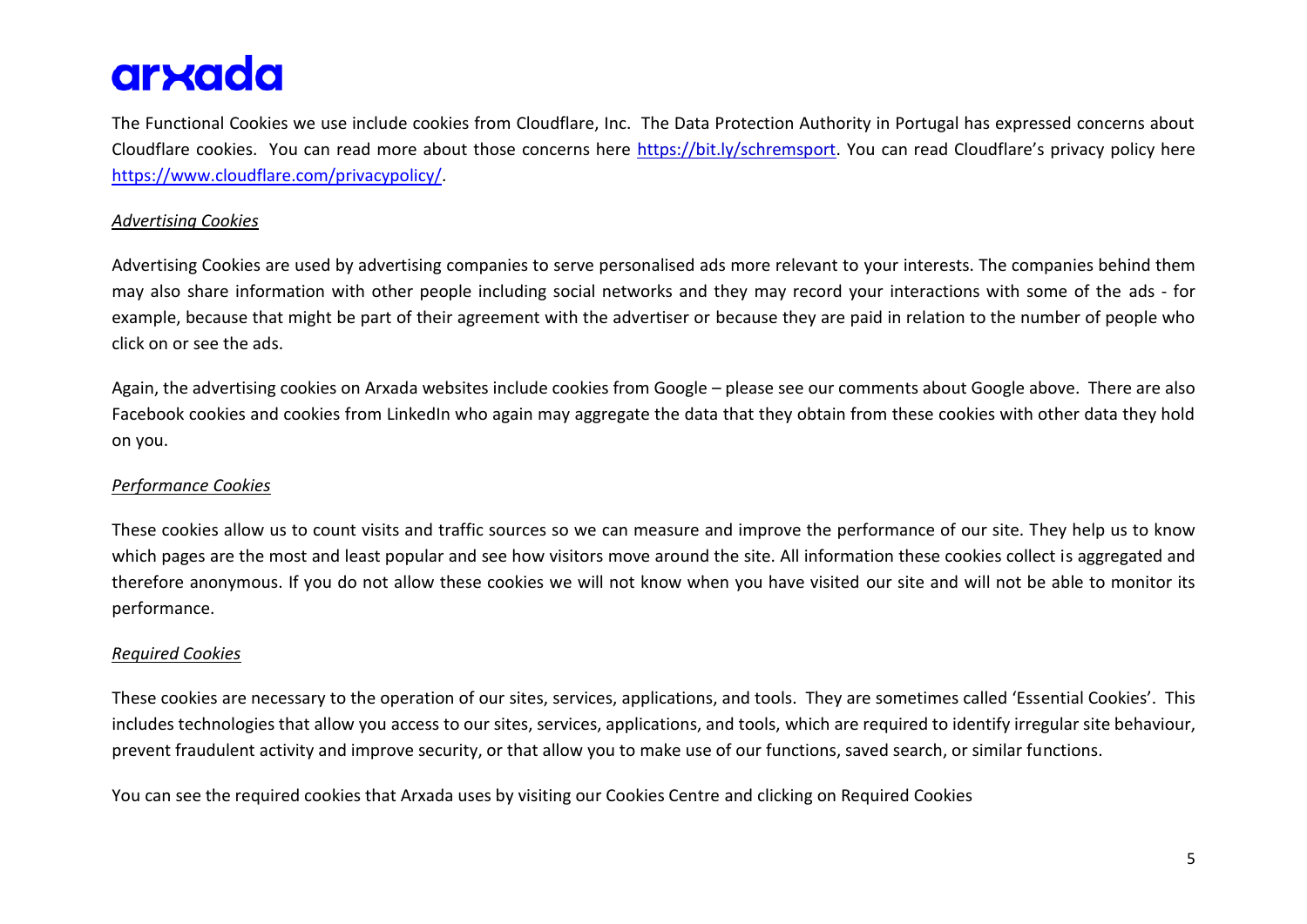

#### **Disabling Cookies**

- You can visit the Cookies Centre to set your preference and to disable Functional Cookies, Advertising Cookies, and Performance Cookies.
- You can click on the 'Reject All' button on our website to disable Functional Cookies, Advertising Cookies, and Performance Cookies.
- If you do not want to accept any cookies, you may be able to set your web browser to allow you to control whether you will accept cookies, reject cookies, or to notify you each time a cookie is sent to your browser. If your browser is set to reject cookies, websites that are cookie-enabled will not recognize you when you return to the website, and some website functionality may be lost. The Help section of your browser may tell you how to prevent your browser from accepting cookies. To find out more about cookies, visit [www.aboutcookies.org.](http://www.aboutcookies.org/)
- In our Cookies Centre we have listed the names of the cookies themselves and their source so that you can easily identify and disable them if you want to through your browser controls.

After your initial visit to the website, we may change the cookies we use. Our Cookies Centre will always allow you to know who is placing cookies, for what purpose and give you the means to not accept them through our Cookies Centre or otherwise disable them so you should check it from time to time.

#### **Similar Technologies**

In addition to the cookies shown in our Cookies Centre, we use technologies that store information in your browser or device using local shared objects or local storage, such as flash cookies, HTML 5 cookies, and other web application software methods. These are used to enhance your user experience, for example, by storing your user preferences and settings. These technologies are similar to browser cookies but can store more complex data than simple text. They can operate across all of your browsers, and in some instances may not be fully managed by your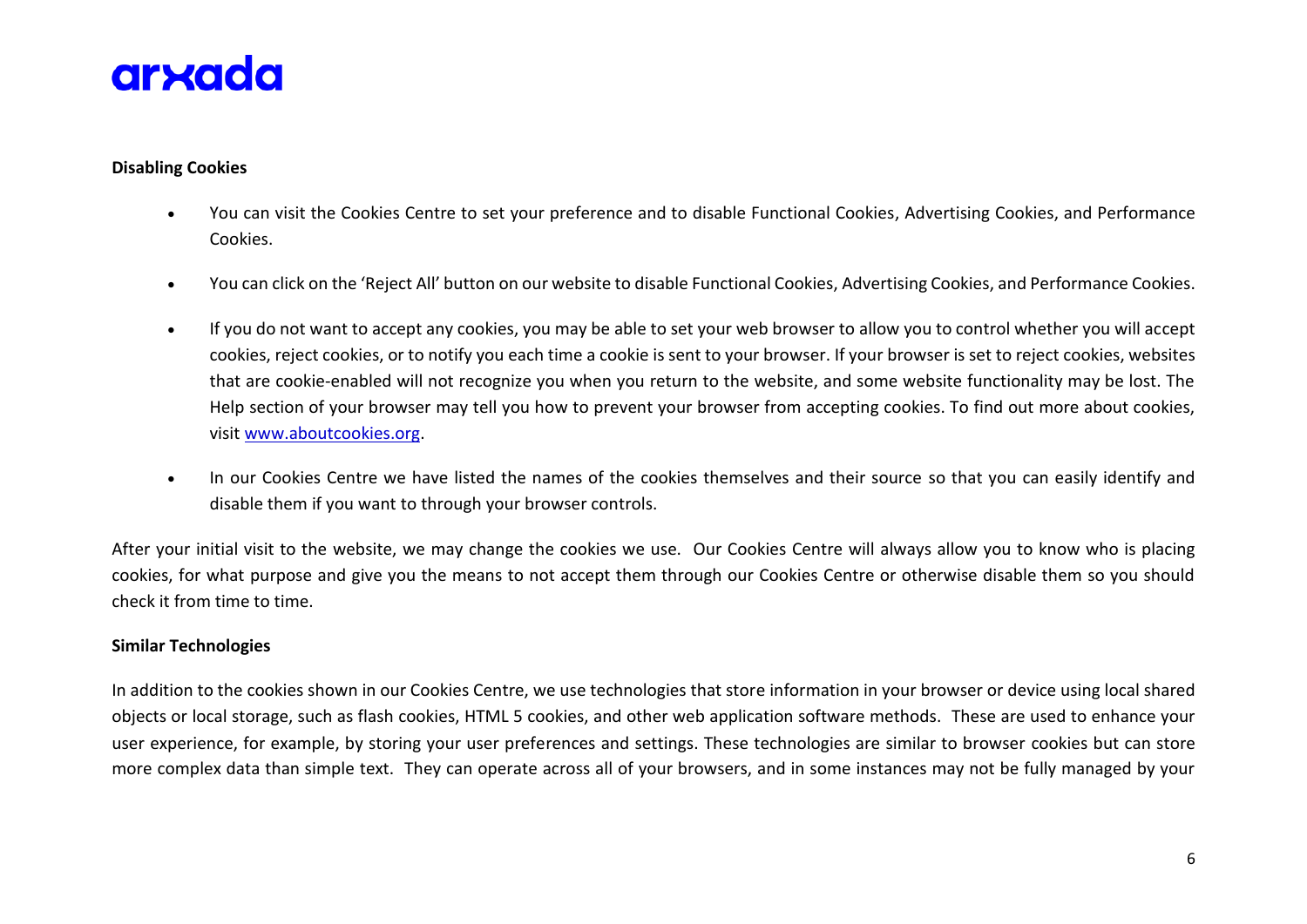browser and may require management directly through your installed applications or device. To find out more about local shared objects or how to disable them, please click here [http://helpx.adobe.com/flash-player/kb/disable-local-shared-objects-flash.html.](http://helpx.adobe.com/flash-player/kb/disable-local-shared-objects-flash.html)

## **Cookies Policy Does Not Cover Third Party Websites**

This Cookies Policy only relates to your use of our websites.

Please note that this Cookies Policy does not apply to, and we are not responsible for, the privacy practices of third-party websites which may be linked from this website. These other third-party websites may also use cookies or similar technologies. For privacy information relating to these other third-party websites, please consult their policies.

# **Third Party Access to Cookies**

The cookies we use should only be accessed by us and those third parties named in our Cookies Centre for the purposes referred to in this Cookies Policy and in the Cookies Centre. As we have explained in this policy and in the information in our Cookies Centre, we have limited control over some of the third-party cookies which appear on our site. We will make efforts to try to ensure that those cookies will not be accessed by any other third party who is not disclosed in our Cookies Centre or the linked disclosures made from our Cookies Centre (for example in a privacy policy of the provider of the cookie linked from our Cookies Centre). As you will appreciate given the nature of the internet, we cannot fully control this however and we cannot guarantee that your data will not be seen by third parties.

#### **How to contact us**

There are contact details for Arxada in our Privacy Policy – please follow the link above.

## **Do you need extra help?**

If you would like this notice in another format (for example: audio, large print, braille) please contact us via the contact details in our Privacy Policy.